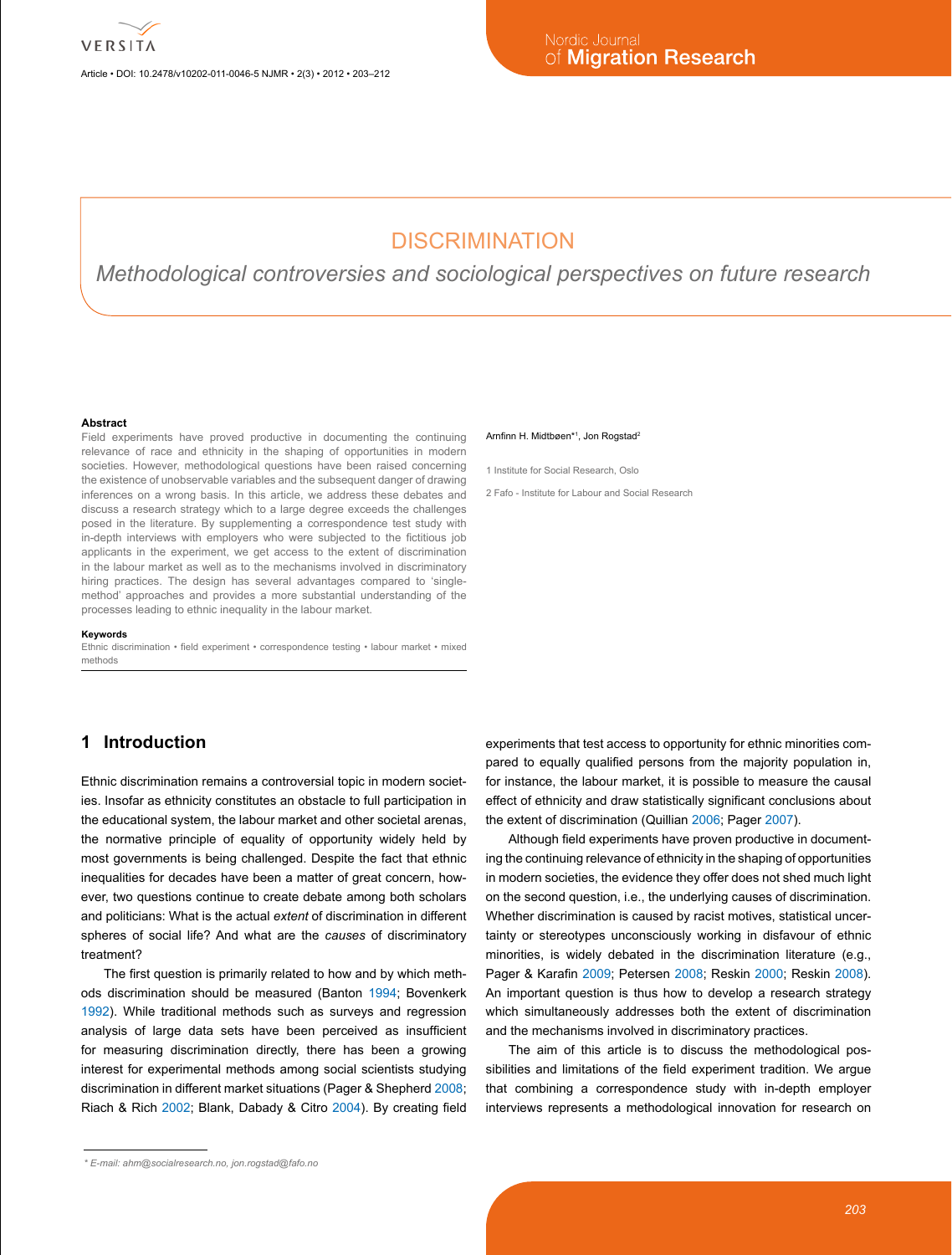discrimination. The use of mixed methods is obviously not new to sociological research and is in itself not entirely new in the field experiment tradition either (see Carlsson & Rooth 2007; Pager & Quillian 2005; Pager, Western & Bonikowski 2009). Drawing on empirical illustrations from a research project addressing the extent and causes of ethnic discrimination in the Norwegian labour market, however, we show that this specific research design has important advantages when the aim is to gain insight into the nature of discrimination. The field experiment makes it possible to draw statistically significant conclusions on the extent of ethnic discrimination. By interviewing a selection of the exact same employers who participated in the initial testing, we are furthermore able to explore the various reasons why employers act as they do and the contexts surrounding their hiring decisions. The crucial point is that the qualitative interviews take place in a situation where we as researchers already know the outcome of the specific tests, allowing us to link the interviews to the employers' behaviour in actual employment processes.<sup>1</sup>

We begin by briefly discussing traditional methods for the study of discrimination, highlighting their insufficiencies in producing direct measures of the extent of discriminatory practices. We then discuss the audit method more specifically, both by clarifying its importance in documenting the continuing significance of ethnic discrimination and by accounting for important critical perspectives (e.g., Heckman 1998; Heckman & Siegelman 1993). Critique of the audit method has resulted in several refinements of the testing technique, including a more frequent use of correspondence testing in recent years (see Bertrand & Mullainathan 2004; Bursell 2007; Carlsson & Rooth 2007; Jackson 2009; Kaas & Manger 2012). Although such refinements answer some of the main objections, the most serious critique of the audit method - that unobservable variables within firms may influence the outcomes of the audit study without the researcher's awareness - is not accommodated by a simple change of test technique. Supplementing the findings of the field experiment with data from qualitative interviews largely solves this problem, because the interviews provide a broader contextual frame of interpretation and a more empirically based understanding of the mechanisms leading to discriminatory hiring decisions. Thus, this design has clear advantages over single-method approaches in that it offers a more complete picture of the complex ways in which discrimination takes place in modern societies.

# 2 Traditional methods for measuring discrimination

Discrimination has been a central field of study for social scientists for decades, resulting in a variety of methods and techniques for measurement. Traditional approaches include studying the experiences individuals may have with discriminatory treatment, which best can be investigated through the use of surveys or qualitative interviews; a focus on the role of potential discriminators and their attitudes and prejudices, which usually also are addressed by surveys and interviews: and lastly, studies of ethnic differentials in, for instance. labour market outcomes, which are most commonly examined by statistical analysis (Pager & Shepherd 2008; Blank, Dabady & Citro 2004). Which method is the most suitable depends on the question posed: A focus on people's experiences highlights central aspects of everyday life; studies of potential discriminators may provide insights into the way individuals in power positions make their decisions; and statistical analyses are of indisputable importance in providing largescale pictures of ethnic inequalities.

Each of these methods thus represents different ways to acquire knowledge of important aspects of the discrimination complex. Yet, they all have obvious limitations if the purpose is to establish knowledge of the actual extent of discrimination. Studies of perceived discrimination may result in both over- and underreported levels of discrimination due to the subjective character of experiences. Asking individuals in power positions what they would have done in hypothetical situations does not have to correspond with what they actually do in practice. Lastly, the investigation of ethnic differentials in large data sets only provides an indirect measure of discrimination because what is actually measured is the residual gap between different groups in an outcome (Midtbøen & Rogstad 2008; Pager & Shepherd 2008; Rogstad 2001). These limitations of traditional methods for measuring discrimination have paved the way for the increasing use of experimental approaches, usually referred to as audit testing in the literature.<sup>2</sup>

# 3 Audit testing

Audit testing was developed simultaneously in Britain and the US in the late 1960's. In the British case, the first study (Daniel 1968) was conducted to assess the extent of discrimination in areas that were not covered by the Race Relation Act of 1965, such as labour and housing markets (Riach & Rich 2002: 491). Similarly, in the US audit testing was introduced in conjunction with legal progress. As the economist Kenneth J. Arrow would put it later, discrimination in American society before the Civil Rights Act of 1964 was 'a fact too evident for detection, and too gross for aggravation' (Arrow 1998: 92). After the bill was adopted the most obvious examples of discrimination, for instance in advertising vacancies, disappeared. The pertinent question was thus whether it also implied less de facto discrimination or simply a change in expression, from an open to a more covert and subtle character.

Audit testing was introduced as a relevant method for investigating whether such a change had occurred. When investigating the prevalence of discrimination in employments, the method requires two individuals, one with a name and a physiological appearance of a person from the majority population, the other with a name and appearance signalling an ethnic or racial minority background, to apply for the same job. Because the two individuals are given the same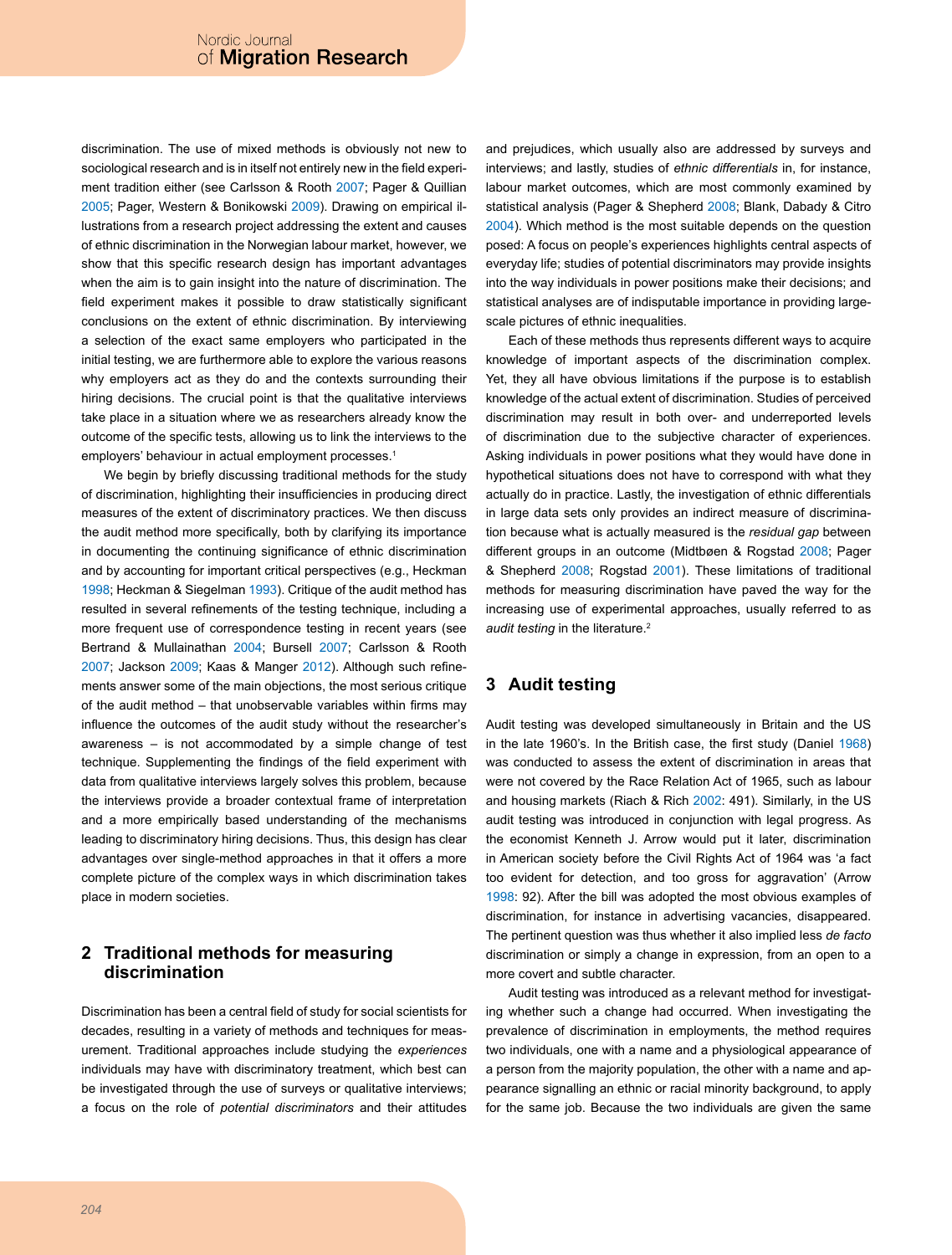qualifications (i.e., identical education levels and work experience), and have the same age, the same sex, etc., systematically differential treatment of the minority applicant is interpreted as evidence of discrimination

Compared to traditional methods of measuring discrimination, the audit method has several advantages. First, it documents the extent of discrimination based on the actual treatment of identical applicants, not on what employers say that they do, which is the case when using qualitative interviews or survey questionnaires. Second, the discrimination rate is a result of a direct measure of discriminatory treatment, not a reflection of indirect indications. Since the experimental design gives the researcher control over all the variables involved, it is possible to isolate an 'ethnic' variable and determine the causal effect of ethnicity on, for instance, access to the labour market. As such, and through studies from several countries over four decades, the audit method has proved important in documenting the continuing significance of racial and ethnic discrimination in modern societies (see reviews in Pager & Shepherd 2008; Pager 2007; Riach & Rich 2002).

# 4 Critique of the audit method

The audit test method has been an important contribution to the research on discrimination, traditionally in the Anglo-American world but in recent years also in a wider European context (e.g., Allasino et al. 2004; Attström 2007; Cediey & Foroni 2008; Zegers de Beijl 1999). However, the method has also been criticised on several occasions. On the one hand, objections are made with respect to research ethics, as field experiments by definition represent a violation of the widely held principle of informed consent when participating in research (Banton 1997; Midtbøen & Rogstad 2008; Riach & Rich 2004; Rogstad 1996). On the other hand, important questions are raised to what field experiments are actually measuring  $-$  i.e., the validity of the method – which is the topic addressed in this article.<sup>3</sup> For an understanding of the methodological debate concerning audit testing it is worth giving a few examples from the early American research, which had a tendency to overstate the implications of its findings. We will then discuss the most important critique of the method, before turning to some different ways in which these may be met.

#### 4.1 Devoted social scientists

Many readers of the audit literature may have been struck by the confidence of some of its practitioners. It might be the experimental character of the method, the opportunity to determine causal effects, and the apparently easily interpreted results which have created a research tradition marked by a certain presumptuousness on behalf of the conclusions drawn. An anthology published by The Urban Institute in Washington D.C., which summarises much of the early research using audit testing, is a good example of the type of presumptuousness we have in mind. The anthology carries the illustrative title Clear and Convincing Evidence (Fix & Struyk 1993) and leaves little room to doubt the existence of a considerable amount of racial discrimination in American society or that the audit method documents this fact in a convincing way. The editors are also certain that the findings have one particular type of policy implication, namely the strengthening of the content and the enforcement of the civil rights law.

Another example is a symposium on racial discrimination, arranged at Princeton University in 1997 and later published in Journal of Economic Perspectives. At this symposium, three researchers accounted for the extent of racial discrimination in different marked arenas in the US, i.e., the labour market (Darity & Mason 1998), the consumer market (Yinger 1998) and the credit market (Ladd 1998). All three found comprehensive discrimination in their respective fields. As Darity & Mason write, there is 'a substantial racial [...] disparity in the American economy. [...] discriminatory treatment within the labor market is a major cause of this inequality. The evidence is ubiquitous' (Darity & Mason 1998: 63).

The point here is not to say that the audit method in general or these research projects in particular are problematic per se, but that researchers using this method should, like every researcher, interpret their findings with caution. When Yinger (1998: 36) states that audit testing documents the causes of discrimination or Darity and Mason (1998: 76) claim that discrimination in hiring, uncovered by testing, provides a convincing explanation for the ethnic differentials in income, in our opinion their conclusions are not to be regarded as clear and convincing evidence, but as generalisations which are not sustained by the actual findings.<sup>4</sup>

These critical remarks on some examples of early audit testing research are simply meant to emphasise what the test approach is actually measuring: The likelihood of landing a job for an individual with a racial or ethnic minority background compared to an individual from the majority population. However, in the methodological debate concerning the audit test technique, mainly originating from Heckman's contributions (Heckman 1998; Heckman & Siegelman 1993), other and more substantial reasons for questioning the technique have also been proposed.

#### 4.2 Heckman's critique of the audit method

Heckman's first visit to the audit test tradition was in an article in the early 1990s anthology, Clear and Convincing Evidence (Fix & Struyk 1993). He and his colleague Peter Siegelman had been invited to comment on the research accomplished at The Urban Institute (Heckman & Siegelman 1993). In their response, they question the researcher's ability to construct identical test persons in every relevant aspect, arguing that differences between the candidates could bias the results in ways hidden from the researcher. Furthermore,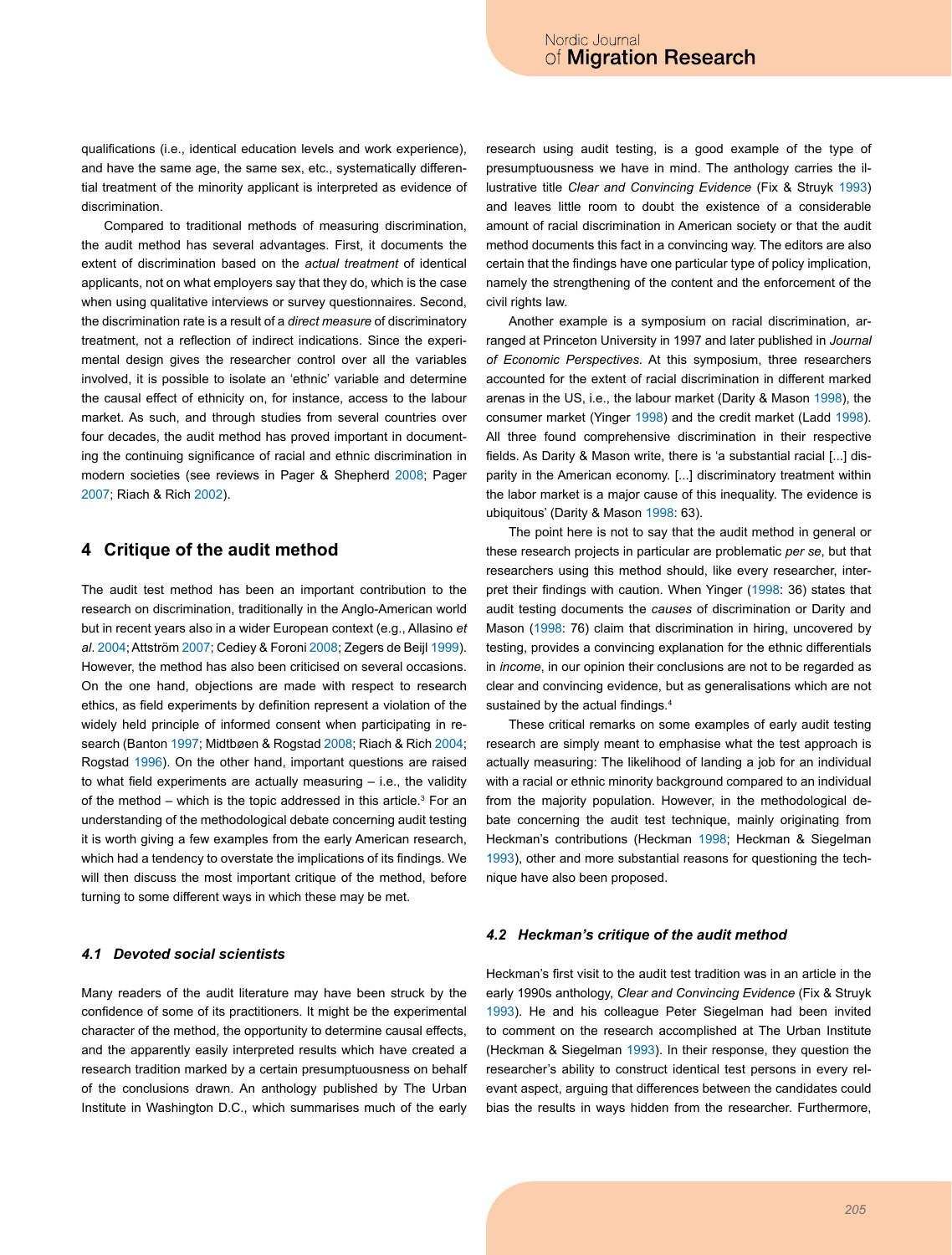they point to the risk that the minority applicant may be motivated to document the existence of discrimination by 'performing worse' resulting in a biased measure of discrimination. At the same time, the authors acknowledge that the audit test approach may offer valuable insight into the extent of discrimination, concluding that 'the audit pair methodology, properly augmented, promises to shed much new light on the nature of racial and ethnic disparities in labor market outcomes' (Heckman & Siegelman 1993: 227).

A far more direct critique of the scientific potential of the audit method was aired at the Princeton symposium on racial discrimination in 1997. Heckman was invited to comment on the three articles mentioned above and he states that the conclusions - in his words that the 'American society is riddled with racism and discrimination by employers' (Heckman 1998: 101) – by no means are made probable by the evidence proposed. In his view, the documentation of ethnic discrimination provided by the audit method is far less convincing than it is presented to be, and he argues that the results are 'fragile to alternative assumptions about unobservable variables and the way the labor markets work' (Heckman 1998: 102).<sup>5</sup>

Heckman has three main objections to the audit test method. First, he questions the representativeness of the research using the test technique. Early research has primarily investigated the occurrence of discrimination in low skilled occupations. This makes the foundation for generalisation vulnerable, partly because the testing is only implemented in a small section of the labour market and partly due to the fact that a large amount of jobs in the American labour market are found through social networks. Since audit testing leans on job openings advertised, such studies have a tendency to be highly unrepresentative.

Second, Heckman points to the way the discrimination rate is calculated. In the majority of research projects using audit testing, the net discrimination rate is estimated on the basis of the situations where at least one of the candidates gets a positive response.<sup>6</sup> Heckman, however, argues that the discrimination rate has to be calculated on the basis of all situations where the two applicants are treated symmetrically  $-$  i.e., the sum of situations where both got a job and both were rejected. Considering that in the majority of tests neither of the applicants get a job offer (and hence are registered as non-observations in the literature), Heckman's proposed way of calculating discrimination dramatically changes the results: By reanalysing three audit studies accomplished by The Urban Institute and using his own calculation technique, Heckman shows that the evidence suggests only a slight preference in favour of the majority applicant (Heckman 1998: 105).7

The third objection concerns the existence of unobservable variables. The audit method is supposed to control for every relevant variable that might affect the outcome in hiring decisions by making the two applicants equally qualified, and hence measuring the causal effect of ethnicity on the probability to get a job. According to Heckman, however, researchers using audits for investigating discrimination in the labour market usually have limited knowledge of the decisive determinants of productivity within firms. This insufficient institutional knowledge makes it unlikely that every relevant factor actually is perfectly matched in each test, raising the danger of biased results in favour of one applicant at the expense of the other. This may have two different consequences for the conclusions drawn: If the unobservable variables are in favour of the majority applicant, the results will suggest that discrimination occurs when it actually does not. On the other hand, and depending on the level of qualifications chosen for the applicants, the results may suggest equal treatment in contexts where unequal treatment is the norm, and hence that 'the method could fail to detect discrimination when it does exist' (Heckman 1998: 111).

In other words, the main argument for using the audit test approach - the possibility of measuring the causal effect of ethnicity in the access to employment  $-$  is disqualified, and, according to Heckman, the method therefore lacks embedment in social reality. His solution to these problems is to leave audit testing as a scientific method, focusing only on statistical analysis of large data sets. In Heckman's view, employers' discriminatory hiring practices are no longer relevant in explaining racial inequality in American society. The differences in income and employment are instead explained by pre-market factors - i.e., differences in skills that are due to inequality of family environments, schools and neighbourhoods - and not discrimination. This, according to Heckman, should in turn have implications for the direction of social policy.

### 5 From audits to correspondence testing: A first refinement of the experimental approach

Heckman's critique raises serious objections to the use of audit testing. In recent years, the presumptuousness that characterised parts of the audit testing research also seem to have evaporated. Overstated generalisations on the basis of test results are no longer the norm, and most researchers now seem to specify what is actually being measured. In addition, the critique has led to a change of test technique, where several researchers have switched to the correspondence testing method instead, leaving the audit method behind (e.g. Bertrand & Mullainathan 2004; Bursell 2007; Carlsson 2009; Carlsson & Rooth 2007; Jackson 2009; Kaas & Manger 2012).

While audit testing requires that actual individuals are sent in person to entry-level jobs acting as job seekers, correspondence testing does not involve individual test persons; instead, it corresponds with the employers through written applications. This difference meets several of Heckman's objections. First, it gives the researcher complete control over the experiment. The use of test persons, as Heckman has pointed out, introduces the risk of bias due to different performances, first impressions, etc. In correspondence testing, this bias is eliminated because the researcher controls the content of the applications. Unintended bias from the researcher is also avoided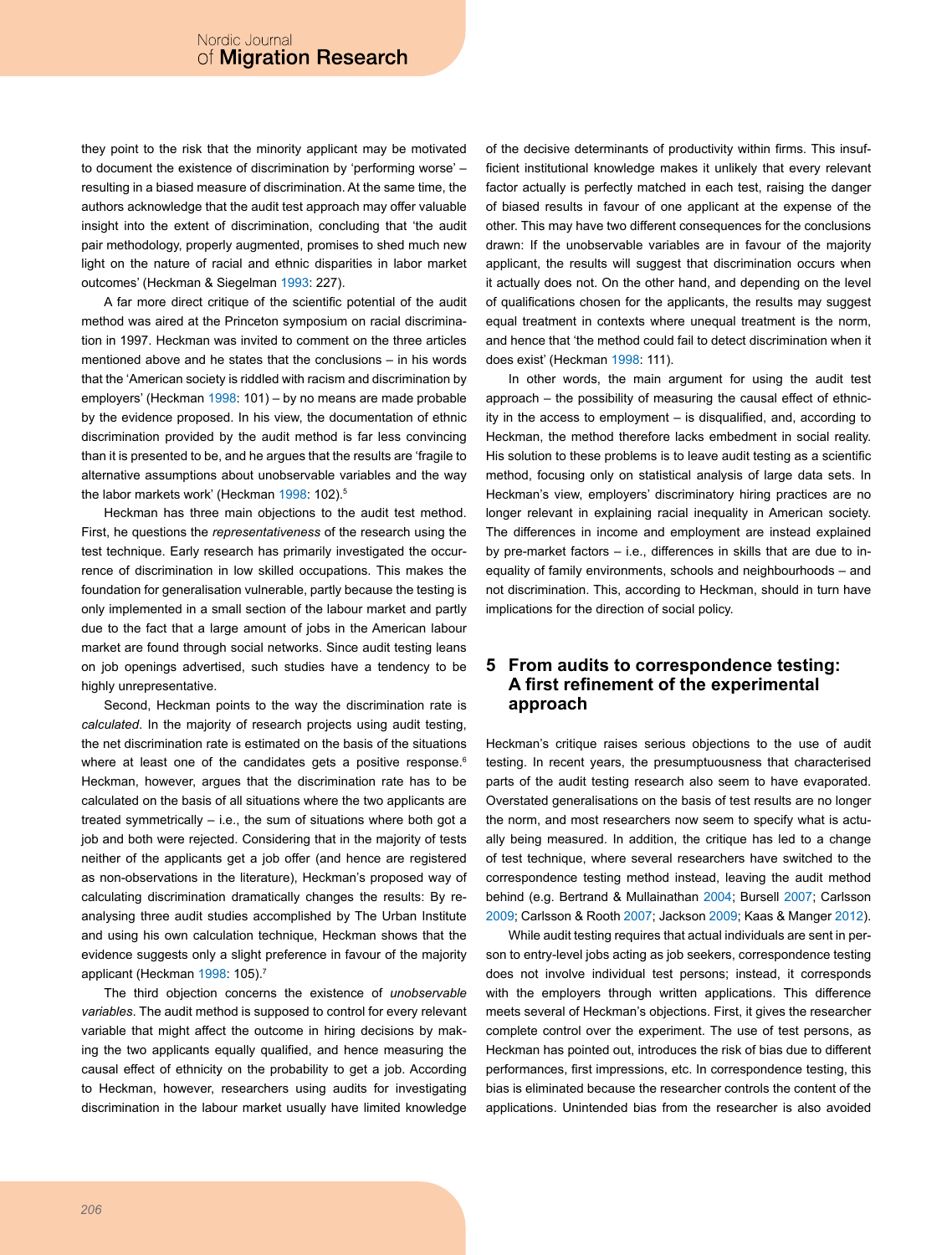by randomly assigning the names to applications each time they are sent to job openings, making correspondence testing a randomised experiment which provides a strong opportunity to draw causal inferences. Because correspondence testing avoids interaction between individuals, however, what is measured is job interview offers - socalled call-back rates - and not actual job offers. This is obviously a limitation. On the other hand, a comprehensive meta-study of the field experiment tradition show that about 90 per cent of the discrimination occurs in the stage of the job seeking process where job interview offers are made, making this limitation less decisive (Riach & Rich 2002: 494).

Second, shifting from audits to correspondence testing speaks to the question of representativeness. Not using test persons makes it possible to apply for more job openings and hence get more data, compared to the expensive and time consuming audit technique. Furthermore, the researcher is free to investigate the extent of discrimination not only in low-wage labour markets but also in occupations requiring an academic degree. Obviously, very high-skilled labour markets still represent a problem. Occupations requiring highly specialised qualifications are hard to apply for due to the difficulties in making reliable applications. Neither should the relevance of social networks in these labour markets segments be underestimated (e.g., Loury 1998; Petersen, Saporta & Seidel 2000). Particularly highskilled labour markets are, however, not Heckman's main concern. His critique is aimed at audit studies which were 'conducted for hiring in entry level jobs in certain low skill occupations using overqualified college students during summer vacations' (Heckman 1998: 104). Although there are also limits to the generalisability of research using correspondence testing, this technique clearly allows for a wider range of occupations and qualification levels which, to a large degree, meets the problem of representativeness.<sup>8</sup>

### 6 Addressing the causes of discrimination: A second refinement

Heckman's critique of the audit method has proven productive in raising awareness of the potential pitfalls of field experiments in the social sciences and in increasing the utilisation of correspondence testing in discrimination research. Neither audit nor correspondence testing can, however, explain why and under what circumstances discrimination occurs. The question of causes is closely related to the last point in Heckman's critique, namely that the existence of unobservable variables  $-$  e. g., the reasons why employers act as they do  $-$  raises the danger of inferring the wrong conclusions from the outcome of a field experiment. Although obviously important, this point has been strangely overlooked in the literature (but see Neumark 2010 for an interesting discussion). In this last section of the article, we will thus present and discuss a research strategy which simultaneously addresses both the extent of discrimination and the mechanisms

involved in discriminatory practice; a dual objective which to some extent solves this problem in the field experiment tradition.

#### 6.1 The advantage of combining methods

In a research project investigating the occurrence of ethnic discrimination in the Norwegian labour market (Midtbøen & Rogstad 2012), we coupled correspondence testing with in-depth interviews with a selection of the employers who had participated in the initial testing. 1800 written résumés and application letters were sent to job openings in 12 occupational categories in Oslo and the surrounding area. The different occupations were chosen to cover a relatively broad picture of the Norwegian labour market, varying from qualified occupations like economists, high school teachers and IT-professionals, to less qualified occupations such as drivers, warehouse workers and auxiliary nurses, in both the private and the public sector. We operated with two pairs of applicants, one male pair and one female pair, and for each pair there were two résumés with identical educational qualifications, length of work experience, etc., making the name of the applicants – one with a typical Norwegian name and the other with a name indicating Pakistani background<sup>9</sup> - the only difference between the two. As soon as one or both of the applicants were contacted by an employer, the outcome of the test was registered and the job offers were politely refused. After a while, a selection of employers who had contacted one or both of the applicants received a letter informing them about the project and their participation, and encouraging them to contact us for an interview.

Letters were sent to 163 employers and 42 in-depth interviews were conducted, providing a response rate of approximately 25 per cent. 95 letters were sent to employers who had invited both candidates for a job interview, 64 letters to employers who invited only the candidate with a majority background and 4 letters were sent to employers that invited only the minority applicant. Among the final respondents there were employers from both the private and public sector and from occupations where both the male and the female pair applied. The interviews were conducted on the basis of tests where both applicants were invited for a job interview (23 interviews), where only the majority applicant was invited (17 interviews) and where only the minority applicant was invited (2 interviews). The distribution of responses among the employers who contacted us suggests that the research does not suffer from a direct selection bias - which might have been expected.

Although the combination of correspondence testing and qualitative interviews represent a novel research strategy in the study of discrimination, mixed method approaches in the field experiment traditions are not unique. One example is Pager and Quillian (2005), who matched an audit study with a telephone survey of the same employers and documented severe discrepancies between what employers say and what is actually done in practice. Another example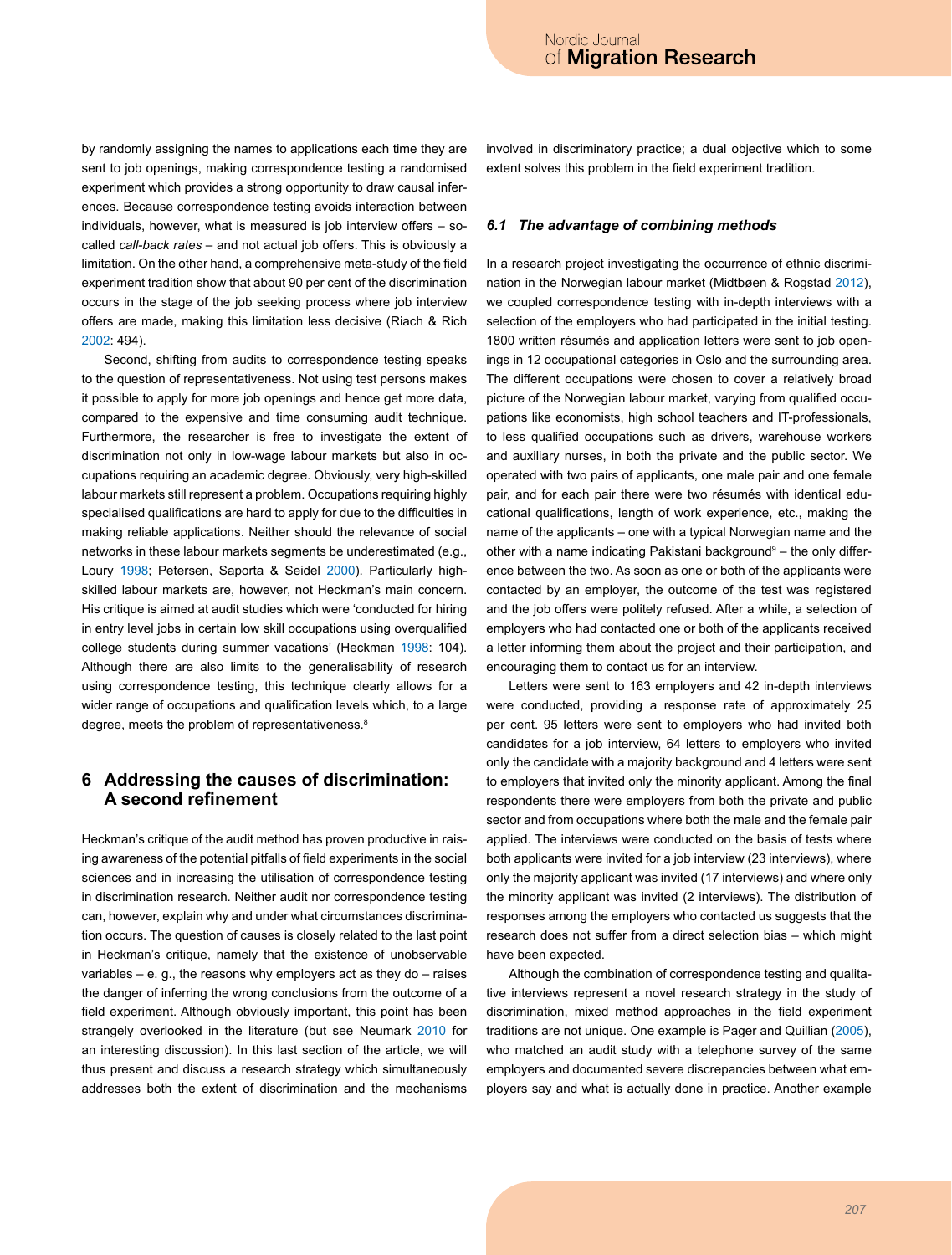is Pager and colleagues (2009) who supplemented the findings of an audit study of a low-wage labour market with qualitative material from field notes the test persons had written down after interacting with employers in job interviews. Both of these approaches resulted in sophisticated analyses of contemporary patterns of discrimination and are important contributions to the field experiment tradition.

Despite these different strategies, recent research projects have not been able to provide a direct linkage between the outcomes of field experiments, the context of employment processes and the ways in which employers account for their recruitment practices. This is a general limitation in the discrimination literature due to the obvious importance of the role of the employers in the shaping of employment opportunities (see e.g. Jackson 2009; Moss & Tilly 2001; Waldinger & Lichter 2003: Kirschenman & Neckerman 1991: Nilsson 2006). When exploring the causes of ethnic discrimination in the Norwegian labour market, we thus ask the employers themselves to interpret and consider their actions and the amount of discrimination that we document through the field experiment. By encouraging the employers to reflect upon the dilemmas that occur when they are evaluating a set of job applications, we get closer to the uncertainty and stereotyping processes that characterise hiring decisions. Getting insight in the context of the employment processes also sheds light on the variety of reasons why employers act as they do, resulting in a more complex analysis than one could make from the outcomes of the field experiment alone.

#### 6.2 Complicating empirical illustrations

Interpreting the outcomes of audits and correspondence studies is usually considered a more or less easy task: To put it simply, employers favouring the majority applicant are expected to display some sort of conscious or unconscious racial bias; employers who practise symmetrical treatment of the two applicants are seen as colour blind and unbiased; and the few employers actually favouring the minority applicant at the expense of the majority candidate are expected to represent firms with some kind of affirmative action policy. However, such straight-forward assumptions about the relationship between cause and effect in field experiments may be challenged by analysing two empirical examples from our interviews with Norwegian employers who have been through the initial testing stage.

The first example is an interview with a manager of a public nursing home outside of Oslo where only the majority applicant received a call-back. At the interview, the employer was at first surprised that the test had ended up that way, due to his self-understanding as tolerant of ethnic diversity and because the nursing home already had an ethnically heterogeneous workforce. Reflecting upon the result, he mentioned that he could have acted the way he did because the firm had a hiring policy which aimed at avoiding the dominance of any particular ethnic group - to ensure that Norwegian remained the firm's main language.

The second example represents a rather rare incident in our material because it is one of few examples in which the only applicant who received a call-back was the candidate with a minority background. These interviewees, the assistant director and a section manager of a private insurance company in Oslo city centre, were also surprised when confronted with the result of the test - but for the opposite reason: Rather than having an affirmative action policy, the company had no explicit intention of increasing the number of ethnic minority employees even though only one of the 50 employees was of foreign descent. Instead, the assistant director expressed the widely held view that job applicants with a minority background have to have better qualifications than majority applicants to be considered of equal value for the company.

The two examples are interesting because they challenge the immediate interpretation of the results known from earlier field experiments. To be sure, the manager of the public nursing home ascribed a lack of knowledge of the Norwegian language merely due to the foreign sounding name of the application: There was nothing in the résumé or application letter from the minority candidate which indicated that he was a threat to the language at the firm; on the contrary, an important aim of the field experiment was to measure the extent in which children of immigrants  $-$  i.e., individuals who have grown up in Norway and will have achieved linguistic fluency in Norwegian when they enter the labour market  $-$  are experiencing employment discrimination. However, the heterogeneous workforce at the nursing home gave no consistent indications of discrimination on the part of the manager, or that the next minority applicant would be treated the same way.

The case of the insurance company is even more interesting. Although we expected the few companies which favoured the minority applicants to run an explicit affirmative action policy, the interviewees were among the most clear spoken in our data material in saying that minority applicants have to prove themselves more productive than their majority peers to be considered as equal candidates for a job. That the minority candidate was preferred in this case thus might have been a coincidence, but later in the interview the assistant director of the insurance company also mentioned that due to a recent change in the ethnic composition of their clientele they had discussed the relevance of hiring a multilingual candidate for this position, which might explain this rather contradictory finding. In any case, it should be apparent that insight into the contexts in which hiring decisions are made complicates the initial inferences one would draw from the outcomes of a field experiment.

### 7 Revisiting the critique of the field experiment tradition

What are the methodological implications of these empirical illustrations? Heckman concludes that the potential biasing effects of unobservable variables at the firm level should lead to the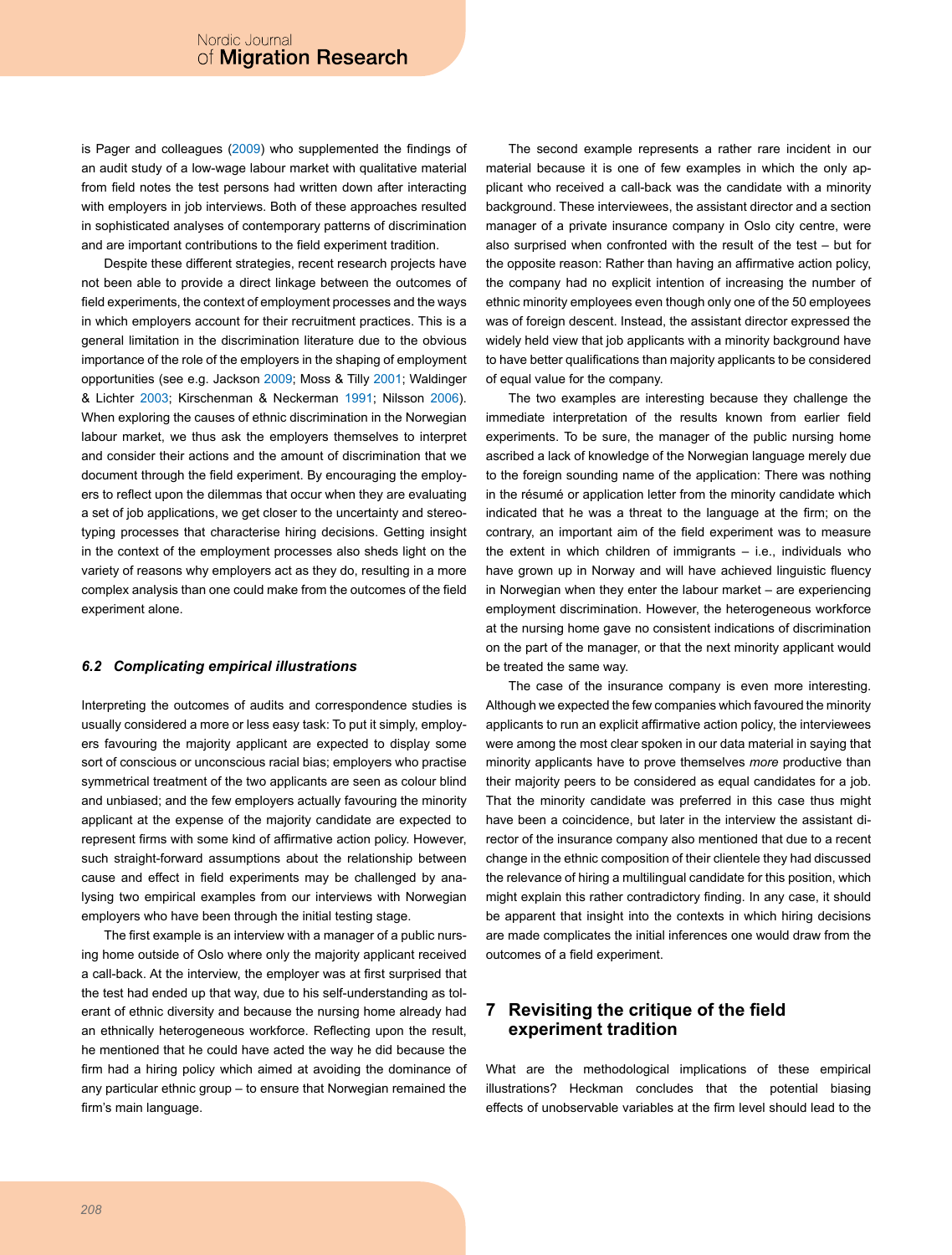abolishment of field experiments as a method for studying the extent of discrimination in different market contexts. The two examples discussed above indeed suggest that factors unobservable for the field experiment researcher should not be neglected. Firms and industries differ in terms of the ethnic composition of the workforce, the experiences employers have with managing ethnically diverse workplaces, and they differ in terms of organisational policies and recruitment strategies. These factors are just some of many which may affect the hiring decisions employers make, and ignoring them may bias our understanding of the dynamics of discrimination.

It is, however, far from recognising the importance of contextual knowledge of firm characteristics and recruitment strategies in interpreting the findings from field experiments to suggest that this entire tradition of discrimination research is without scientific value. Heckmans critique of the audit method does ignore the overwhelming fact that for 40 years sociologists and economists have documented that ethnic and racial discrimination continue to shape the access to opportunities for young men and women across a wide range of countries. This research cannot be overlooked, but it is time to address some of its methodological limitations. One important way of doing this is to combine field experiments with qualitative methods because crucial knowledge of the context of employments and the mechanisms involved in discriminatory practices cannot be accessed without some sort of qualitative approach.

This methodological stance also has theoretical implications: Recent studies have borrowed insight from social psychology (in particular Fiske 1998), arguing that unconsciously working stereotypes may explain why racial and ethnic minorities continue to experience unequal access to opportunity (see e.g., Bertrand, Chugh & Mullainathan 2005; Reskin 2000; Reskin 2008; Quillian 2008; Rooth 2007; Quillian 2006; Quillian & Pager 2010). We agree that stereotypes are important causes of discrimination, and hope that the adoption of perspectives from social psychology may offer a way out of the ever-lasting discussion of motive-based explanations well known from the economics literature. Used in relation to field experiment research, however, these theoretical discussions tend to assume that all discriminatory outcomes may be explained by the same factor (i.e., stereotypes), while the causes of equal treatment and 'reverse' discrimination (a call-back only for the minority applicant) are seldom addressed. The implication of this tendency is not just that the situations where employers are 'caught in the act' of discrimination are the only cases worth theorising. Leaving other outcomes unexplained and the possibility for mediating contextual factors providing more or less room for discrimination unaddressed, what started as a methodological problem (the limitations of field experiments) has consequences for the theoretical contributions to the research on discrimination and ethnic inequality. In scratching the surface of the outcome numbers we are reminded that the processes in which ethnicity come to matter are highly complex and that the interpretation of the findings from field experiments should be treated with caution. While the results of research using only

the testing technique are unable to clarify more than the fact that discrimination in employments exists, supplementing field experiments with qualitative approaches complicate this one-sided picture of the discrimination complex, paving the way for new insights into the dynamics of contemporary discrimination.

# 8 Conclusion

In this article, we have argued that a combination of correspondence testing and in-depth interviews with employers represents an innovative way to address questions of the extent and causes of ethnic discrimination in the labour market. Using only the audit or correspondence technique may result in conclusions based on insufficient knowledge of the context of employment and thereby increasing the danger of drawing inferences on a wrong basis. Supplementing the testing with qualitative interviews, on the other hand, enables a more substantial understanding of the processes leading to ethnic inequality in the labour market, thus offering both methodological and theoretical advantages over single-method approaches to the study of discrimination.

Why is it important to address the extent and causes of ethnic discrimination? Whether or not discrimination is an important factor explaining ethnic differentials in the labour market is still a debated question, and the answer has significant implications for the development of social policy. Field experiments usually document that discrimination in the labour market exists, providing a more or less explicit recommendation to strengthen civil rights law. On the basis of a critical dissection of the audit method, however, Heckman (1998) argues that racial differences in income and employment in the US are due to the different skills racial groups bring to the market, and not to discrimination within the market. According to him, the important tasks are skill promotion through the improvement of schools and neighbourhoods.

This discrepancy in the implications of research results illustrates the importance of understanding the mechanisms creating ethnic differentials in the labour market. Such an understanding includes a focus on the employers, who, through their role as gatekeepers, determine access to opportunities in the labour market. Despite the legal protection of ethnic minorities in hiring processes, employers have the autonomy to determine who is hired and who is not, and they have a wide range of legitimate arguments to justify their decisions. Hence it is clear that an understanding of why, when and under what conditions employers discriminate is of unquestionable relevance for the legal and political means to prevent such discrimination.

#### **Acknowledgments**

The authors are grateful for valuable comments from Grete Brochmann, John Wrench, and two anonymous referees, as well as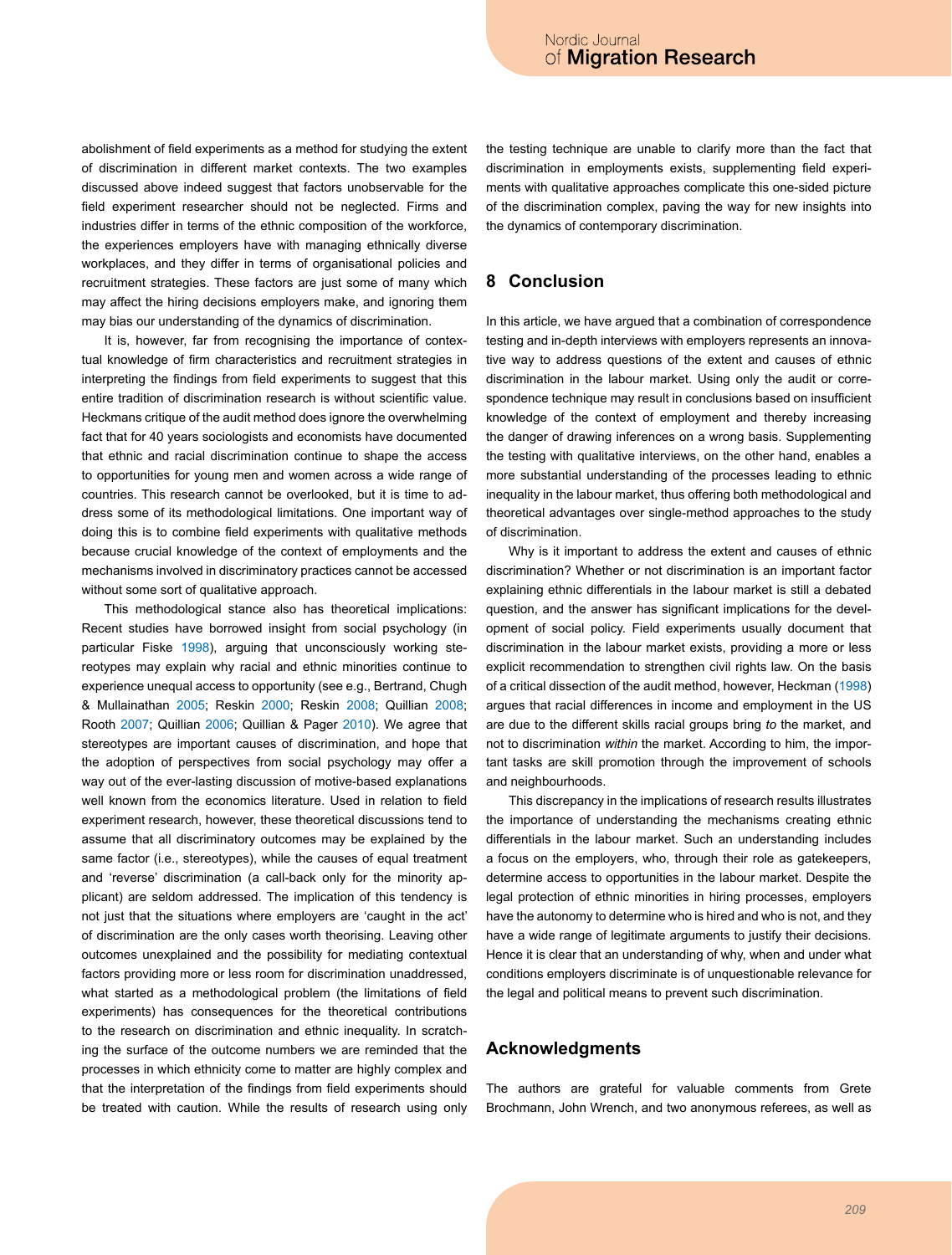from the research group Equality, inclusion and migration at Institute for Social Research. Oslo, and participants at a seminar held at Institut National d'Etudes Démographiques, Paris, on July 5.-6. 2010.

Arnfinn H. Midtbøen holds an MA in sociology from the University of Oslo and is a PhD Candidate at Institute for Social Research in Oslo, Norway. He has contributed to several academic journals in Norway, writing on the differences between Norway, Denmark and Sweden on the fields of nationality legislation, citizenship and integration policies, and on dilemmas concerning racism and ethnic discrimination in the labour market. His current PhD project concerns the nature and causes of employment discrimination of ethnic minorities and the political and judicial dilemmas following such discrimination.

Dr. Jon Rogstad is Research Director at Fafo-Institute for Labour and Social Research. Rogstad has written several books and articles concerning discrimination, social exclusion, and labor market participation as well as political mobilization, social movements and transnational engagement. Among his recent publications are 'Antiracism and social movements: The importance of critical events' Journal of Ethnic Migration Studies, 2012 (with Carl Endre Espeland), and 'The Art of Articulation. The Mediation of Political Engagement in Multicultural Networks', Social Movement Studies, 2011 (with Viggo Vestel).

# **Notes**

- $\mathbf{1}$ The project was submitted to The National Ethical Committee for Research in The Social Sciences and Humanities (NESH) in Norway in September 2008 and received approval in March 2009. To minimise the ethical challenges involved in the design, particularly the potential negative consequences for the employers that were confronted with the outcome of their decisions, we avoided any normative 'blaming' of the employers' decisions. Furthermore, to participate in the interviews the employers themselves had to respond to a written invitation, providing an informed consent in the second part of the study. The original application to NESH, the subsequent discussion and the final letter of approval can be found in Rogstad and Midtbøen (2009).
- $\mathcal{P}$ Audit testing is equivalent to situation testing, which has been a more widely used term in European research, but differs from correspondence testing which will become apparent later on in this article. More general concepts including all the different testing techniques are 'discrimination testing' or 'field experiments'.
- By leaving the ethical challenges involved in experimental re- $3.$ search at this point, we do not suggest that such challenges are unimportant. In our opinion, the problems concerning the ethical dimension of field experiments have been too poorly addressed in the literature. There are reasons to question a frequent use

of such methods unless the research design allows for a more substantial understanding of the mechanisms leading to ethnic inequality. Field experiments conducted without being supplemented with other methods, we argue, do not have the ability to shed light on much more than the fact that discrimination exists and the relevance of each new project should consequently be ethically scrutinised. See Midtbøen and Rogstad (2008) for an elaboration of this argument and Rogstad and Midtbøen (2009) for a detailed account of the process leading to the approval of this current project by NESH.

- Yinger (1998) does acknowledge, however, that the causes  $\overline{4}$ of discrimination may be multifaceted and that more research is needed to further explore the mechanisms involved in discriminatory practices in the market place. Still, he leaves the impression that field experiments can assess this situation, which we argue they cannot.
- $5.$ Heckman limits the discussion to audit testing used to investigate ethnic discrimination in the labour market, and we will concentrate on this area in the subsequent sections.
- 6. To put it more technically, the net discrimination rate is estimated by dividing the difference between the positive responses where only the majority candidate was preferred and the positive responses where only the minority applicant was preferred, with the sum of all positive responses. This is the most frequently used measure for discrimination in the literature.
- $7.$ The correct way to calculate the discrimination rate is an ongoing debate in the literature and has been most discussed problem in the aftermath of Heckman's critique. In this article, we will concentrate on his other objections to the testing approach, but see Pager (2003) and Pager and colleagues (2009) for excellent examples of which results from field experiments may be presented in easy interpretable ways which at the same time meet Heckmans' objections.
- Switching from audits to correspondence testing also has ethi-8. cal consequences: Completing the full employment process by which employers have to make a decision as to whether the fictitious in-person applicants should get a job offer or not, as is the case when conducting an audit study, is far more challenging than in correspondence testing, where actual interaction between individuals does not take place at all and were the process is finished at an earlier stage. The ethical problems attached to the audit method are, however, not of Heckman's concern.
- 9 Immigrants of Pakistani heritage comprise one of the largest immigrant communities in Norway and were among the first of the 'new' immigrants to arrive in the late 1960s (Brochmann & Kjeldstadli 2008). In 2009, the children of Pakistani immigrants furthermore constituted 34 per cent of the so-called 'second generation' in Norway (Olsen 2011), making this group suitable for a field experiment.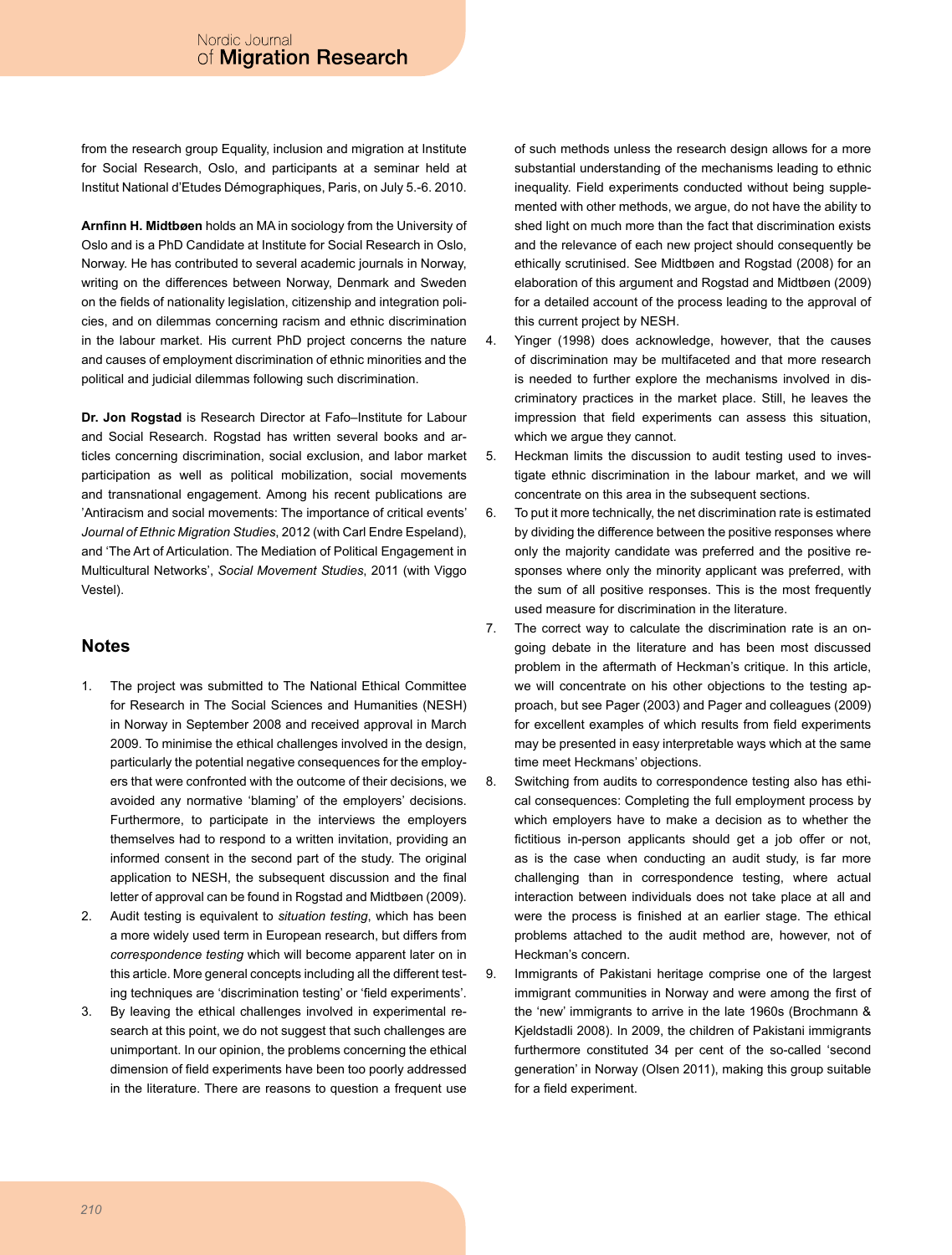#### Nordic Journal of Migration Research

#### **References**

- Allasino, E, Reyneri, E, Venturini, A & Zincone, G 2004, Labour market discrimination against migrant workers in Italy, International Labour Office, Geneva.
- Arrow, KJ 1998, 'What has economics to say about racial discrimination?', Journal of Economic Perspectives, vol. 12, no. 2, pp.  $91 - 100$
- Attström, K 2007, Discrimination against native swedes of immigrant origin in access to employment. A research study on Stockholm, Malmö and Gothenburg, utilizing the ILO discrimination practice testing approach, International Labour Office, Genevé.
- Banton, M 1994, Discrimination, Open University Press, Buckingham
- Banton, M 1997, 'The ethics of practice-testing', New Community, vol. 23, no. 3, pp. 413-420.
- Bertrand, M, Chugh, D & Mullainathan, S 2005, 'Implicit discrimination', The American Economic Review, vol. 95, no. 2, pp. 94-98.
- Bertrand, M & Mullainathan, S 2004, 'Are Emily and Greg Morge employable than Lakisha and Jamal? A field experiment on labor market discrimination', The American Economic Review, vol. 90, no. 4, pp. 991-1013.
- Blank, RM, Dabady, M & Citro, CF (eds) 2004, Measuring racial discrimination. Panel on methods for assessing discrimination, National Research Council, Commitee on National Statistics, Division of Behavioral and Social Sciences and Education. National Academies Press, Washington, DC.
- Bovenkerk, F 1992, Testing discrimination in natural experiments. A manual for international comparative research on discrimination on the grounds of "race" and ethnic origin, International Labour Office, Genevé.
- Brochmann, G & Kjeldstadli, K 2008, A history of immigration. The case of Norway 900-2000, Universitetsforlaget, Oslo.
- Bursell, M 2007, 'What's in a name? A field experiment test for the existence of ethnic discrimination in the hiring process', Working Paper 2007:7, p. Stockholm University Linnaeus Centre for **Integration Studies.**
- Carlsson, M 2009, Essays on discrimination in hiring, Växjö University, Ph. D Thesis. Department of Economics and Statistics.
- Carlsson, M & Rooth, DO 2007, 'Evidence of ethnic discrimination in the Swedish labor market using experimental data', Labour Economics, vol. 14, pp. 716-729.
- Cediev. E & Foroni. F 2008. Discrimination in access to employment on grounds of foreign origin in France: a national survey of discrimination based on the testing methodology of the international labour office, International Labour Office, Geneva.
- Daniel, W 1968, Racial discrimination in England, Penguin Books, Middlesex
- Darity, WA & Mason, PL 1998, 'Evidence on discrimination in employment: codes of color, codes of gender', Journal of Economic Perspectives, vol. 12, no. 2, pp. 63-90.
- Fiske, S 1998, 'Stereotyping, prejudice, and discrimination', in The handbook of social psychology, 4 edn, vol. 2, eds D Gilbert, S Fiske & G Lindzey, McGrew Hill, New York, pp. 357-411.
- Fix, M & Struyk, RJ (eds) 1993, Clear and convincing evidence: measurement of discrimination in America, The Urban Institute Press, Washington D. C.
- Heckman, J 1998, 'Detecting discrimination', Journal of Economic Perspectives, vol. 12, no. 2, pp. 101-116.
- Heckman, J & Siegelman, P 1993, 'The urban institute audit studies: their methods and findings', in Clear and convincing evidence: measurement of discrimination in America, eds M Fix & RJ Struvk. The Urban Institute Press. Washington D. C.
- Jackson, M 2009, 'Disadvantaged through discrimination? The role of employers in social stratification', The British Journal of Sociology, vol. 60, no. 4, pp. 669-692.
- Kaas, L & Manger, C 2012, 'Ethnic discrimination in Germany's labour market: a field experiment', German Economic Review, vol. 13, no. 1, pp. 1-20.
- Kirschenman, J & Neckerman, KM 1991, "We'd love to hire them, but...': the meaning of race to employers', in The urban underclass, eds C Jencks & PE Peterson, Brookings Institution, Washington.
- Ladd, HF 1998, 'Evidence on discrimination in mortgage lending', Journal of Economic Perspectives, vol. 12, no. 2, pp. 41-62.
- Loury, GC 1998, 'Discrimination in the post-civil rights era: beyond market interactions', Journal of Economic Perspectives, vol. 12, no. 2, pp. 117-126.
- Midtbøen, AH & Rogstad, J 2008, 'Diskrimineringens art, omfang og årsaker', Søkelys på arbeidslivet, vol. 25, no. 3, pp. 417-429.
- Midtbøen, AH & Rogstad, J 2012, Diskrimineringens omfang og årsaker. Etniske minoriteters tilgang til norsk arbeidsliv. Institutt for samfunnsforskning, ISF-rapport 2012:001, Oslo.
- Moss, P & Tilly, C 2001, Stories employers tell. Race, skill, and hiring in America, Russell Sage Foundation, New York.
- Neumark, D 2010, Detecting discrimination in audit and correspondence testing in Working Paper 16448, National Bureau of Economic Research, Cambridge.
- Nilsson, A 2006, Gränsvakter: Tankestilar och sortering vid rekrytering av personal i sex kommuner, CEIFO, Stockholm University, Doctoral dissertation. Stockholm.
- Olsen. B 2011. Unge med innvandrerbakgrunn i arbeid og utdanning 2009, Statistisk sentralbyrå, Oslo/Kongsvinger.
- Pager, D 2003, 'The mark of a criminal record', American Journal of Sociology, vol. 108, no. 5, pp. 937-975.
- Pager, D 2007, 'The use of field experiments for studies of employment discrimination: contributions, critiques, and directions for the future', The ANNALS of the American Academy of Political and Social Science, vol. 609, no. 1, pp. 104-133.